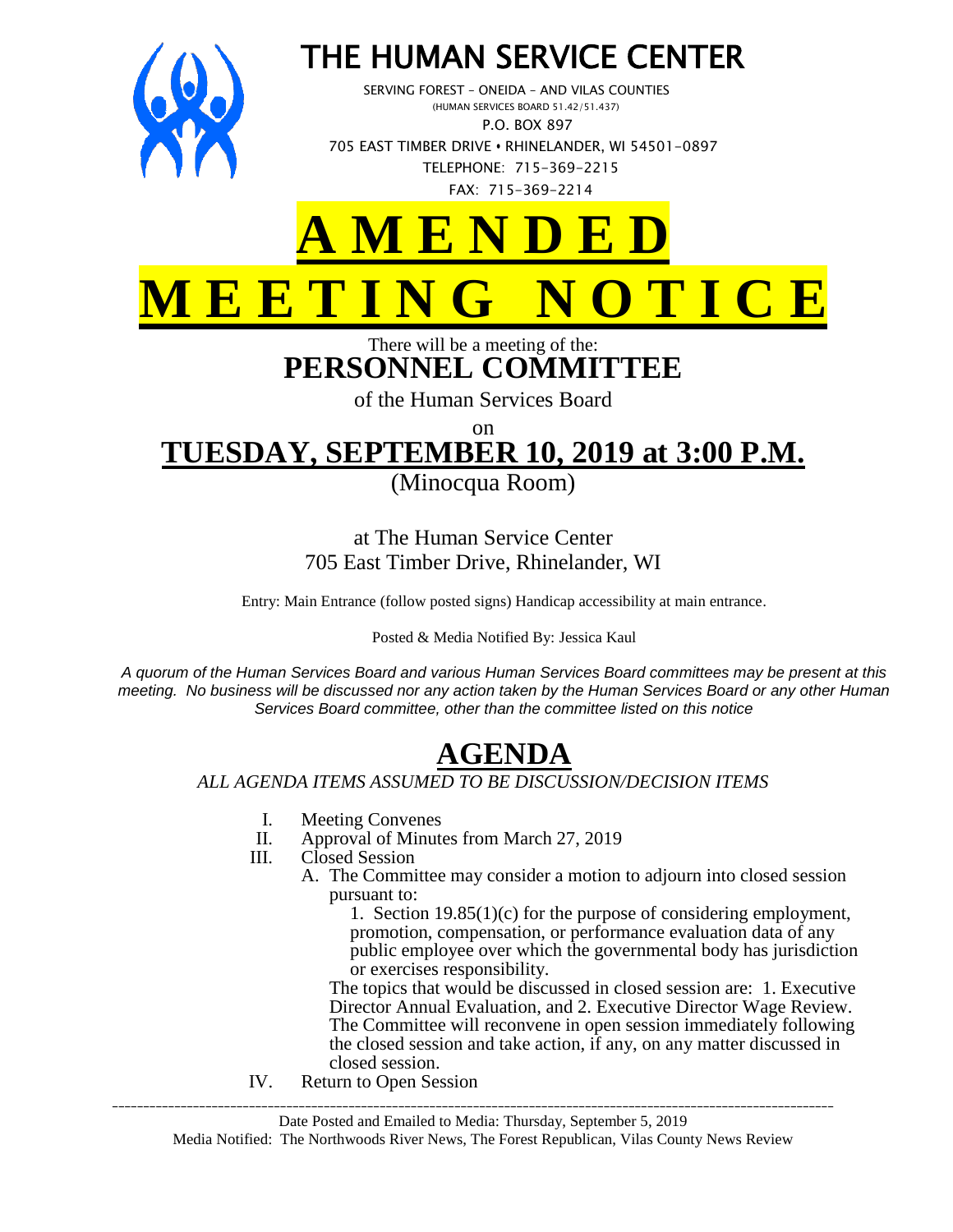- A. The Committee will return to open session and may ratify any action taken or discussed in the closed session.
- V. Position Reclassifications
	- A. Accounting Technician: Action Item
	- B. Billing Specialist: Action Item
	- C. Behavioral Health Administrator: Action Item
- VI. Employee Handbook Updates
	- A. Time Reporting Requirements: Action Item
		- B. Vacation Payout: Action Item
- VII. Discuss/Approve Job Descriptions
	- A. CCS Mental Health Professional: Action Item
	- B. PT Rehabilitation Specialist: Action Item
	- C. Early Head Start Home Visitor: Action Item
	- D. Behavioral Health Department Secretary: Action Item
	- E. Women's Grant Therapist: Action Item
	- F. Women's Grant Service Facilitator: Action Item

## VIII. Volunteer Time Off Policy: Action Item<br>IX. EAP Utilization Update

- **EAP Utilization Update**
- X. Next Meeting Date
- XI. Adjournment

Upon reasonable notice, efforts will be made to accommodate the needs of disabled individuals through appropriate aides and services. Contact A. Paddock at 715-369-2215, ext. 3935.